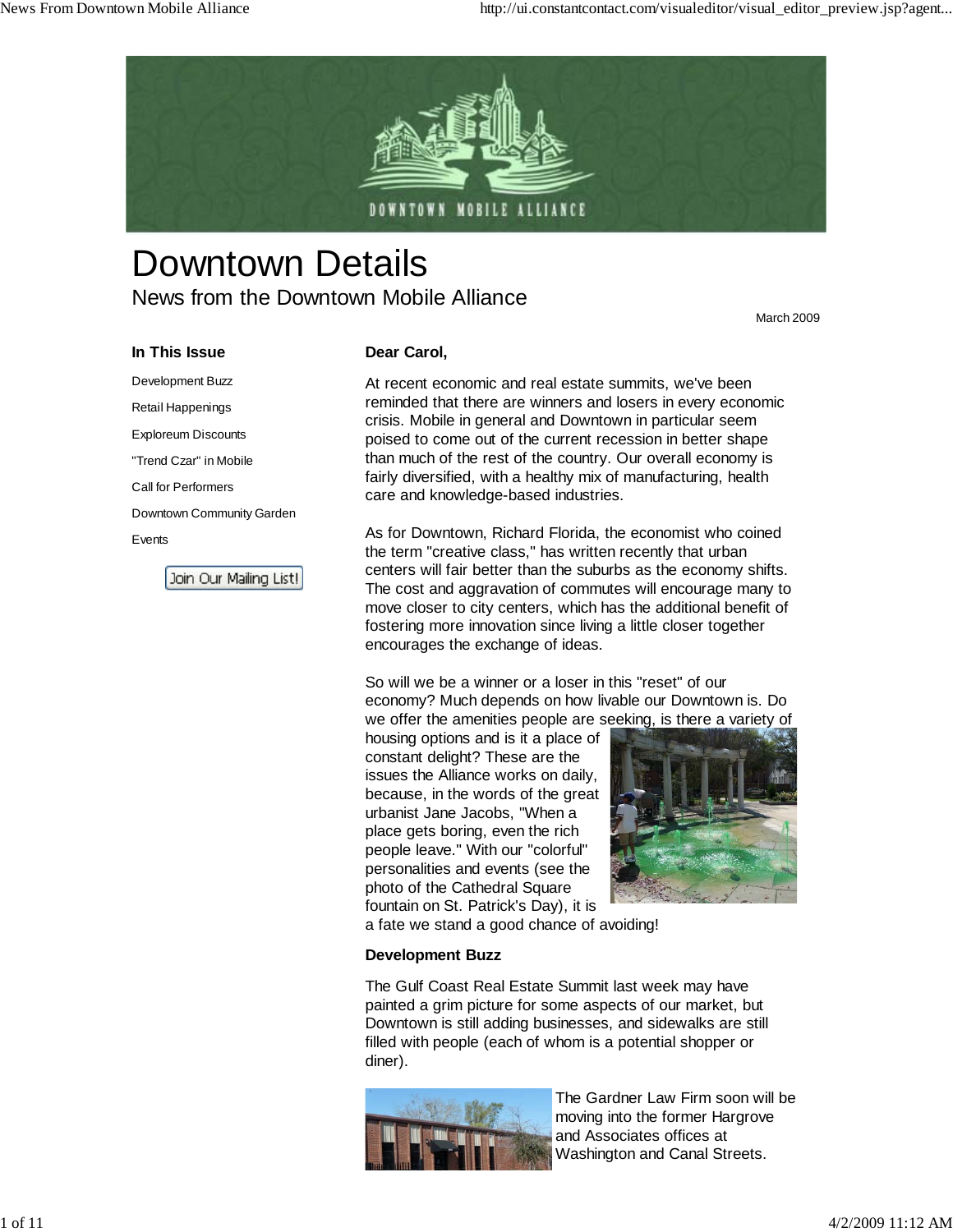

The firm is currently on Government Street in the Oakleigh Garden District, in superbly renovated space that was once a

motel. It's very encouraging that such a significant corner was not vacant for long, and we look forward to another beautiful renovation.

In other development news:

- The beautifully repainted Daniels, Elgin & Co. Building at 2 South Water Street is now home to Louisiana-based **Iberia Bank**. **Seabulk Towing** has also moved into the building from offices on the State Docks property. **Austal** has also moved some of its offices into the building from across the river.
- Our arts and entertainment district is expanding with the addition of two new galleries. **Blue Velvet Studio** will open next month at 709 Dauphin Street in the newly renovated Carriage Works project. Artist **Brad Robertson** will be opening up a studio/gallery in the wonderfully funky space at 450 Dauphin Street.
- The former Fashion World on Dauphin Street is in the process of being converted into space for a new silk-screening business. **Unity Print Collective** will be a screen printing operation and gallery for local artists to showcase their talent.

## **Retail Happenings Shopping, Dining and Entertainment News**

With Mardi Gras a distant memory, our thoughts have moved on to springtime, and downtown retailers and restaurateurs are busy getting ready for Easter and Mother's Day. Next week look for an email detailing all the specials and promotions being offered, and be sure to take advantage of shopping local!

But before we move off Mardi Gras completely, the Alliance is compiling recommendations regarding this year's Carnival season. Did things work as well as they should? Are there things we could do to make the experience



better? If you have some thoughts, please email them to esanders@downtownmobile.org.

In other retail news:

- A new restaurant is planning to open in the space that housed the popular Courtney's Cafe at the corner of St. Francis and Jackson Streets. The restaurant will feature home cooking, which could be exactly the kind of comfort food we need in these stressful times.
- **Downtowners Restaurant** has been a lunch-time hot spot for years, and new owner Jed Davis says he plans to continue the tradition. Jed trained at The Pillars and has been a chef at an Eastern Shore eatery.

Some upcoming entertainment: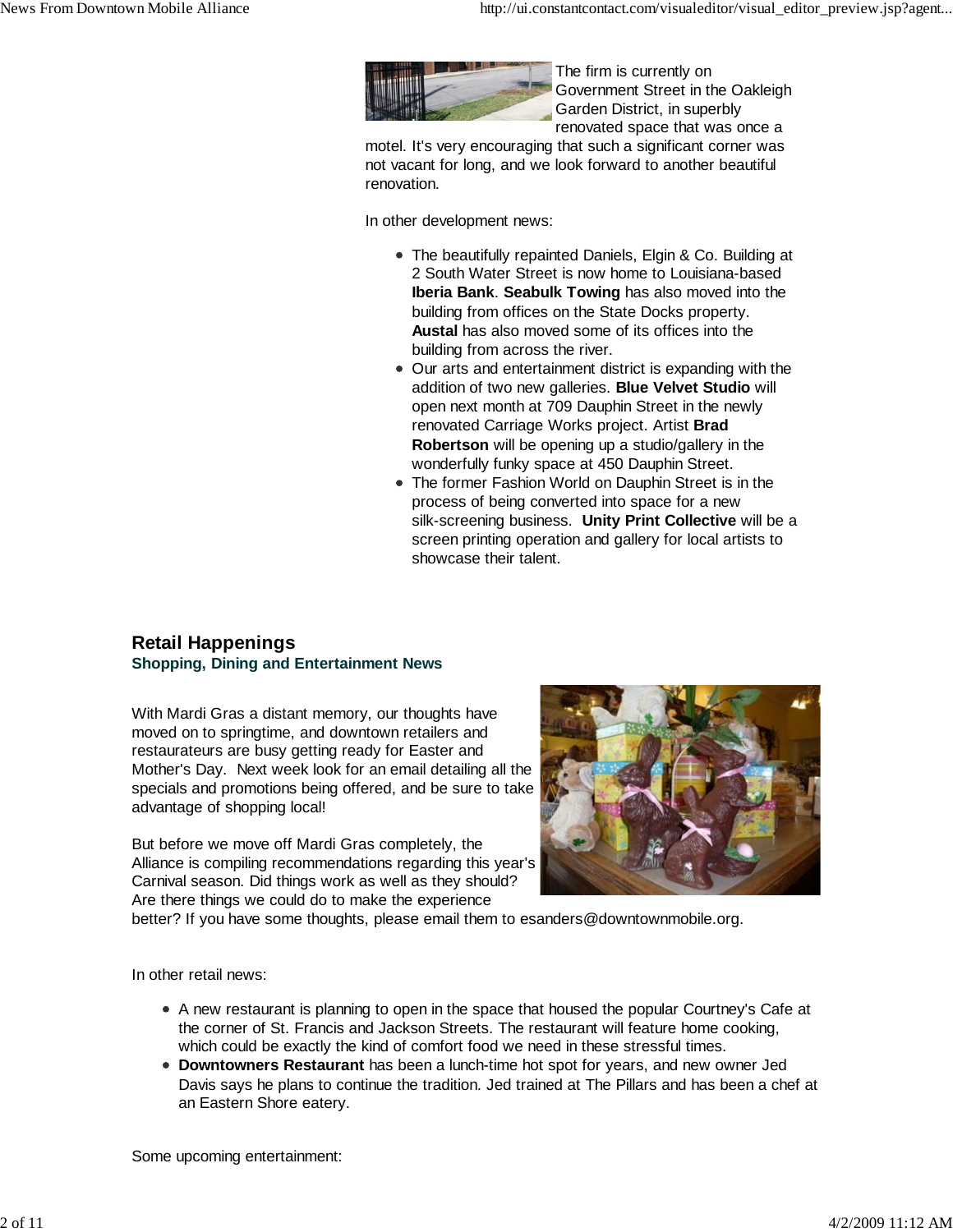- **Crescent Theater**
	- *TimeCrimes***, through March 19th** Lauded short film director Nacho Vilalondo makes his feature debut with this tense, unstoppable vision of science and natural law gone awry. A man accidentally travels back into the past and meets himself. A naked girl in the middle of the forest. A mysterious stranger with his face wrapped in a pink bandage. A disquieting mansion on the top of a hill. All of them are pieces of an unpredictable jigsaw puzzle where terror, drama and suspense will lead to an unthinkable crime.
	- *FanBoys***, March 20-26th** Set in 1998, FanBoys is the story of a group of friends who, eager for the premiere of Star Wars Episode I: The Phantom Menace - and because one of them is suffering from cancer and wishes to see the film before his death, decide to break into Skywalker Ranch and steal an early print of the film. They travel across the country and on their way they encounter William Shatner, obsessed Trekkies, and bikers who make them undress for water.
- Soul Kitchen
	- Above Zero Friday, March 20 at 10:30 pm
	- $\circ$  The North Mississippi Allstars with Hill Country Revenue as opener Saturday, March 21 at 10:00 pm
	- Laura Reed & Deep Pocket Thursday, March 26 at 10:00 pm
	- Frontier (tribute to Journey) Friday, March 27 time TBA
	- $\circ$  The Uglistick Friday, April 3 at 11:00 pm
	- The Molly Ringwalds Saturday, April 4 at 11:00 pm
	- $\circ$  Fusebox Funk with Past Pluto and Subject Matters Friday, April 10 at 10:30 pm
	- $\circ$  The Original Wailers feat. Al Anderson and Junior Marvin Friday, April 24 at 10:00 pm
	- o Satisfaction (tribute to the Rolling Stones) Saturday, April 25 at 11:00 pm
	- DL Logic, New Mastersounds and Moon Taxi Tuesday, April 28 at 9:00 pm
- The Blind Mule
	- Final Nights and Angora Reunion Friday, March 20 at 8:00 pm
	- $\circ$  The debut of Eraser Eves and Seduction Bomb Saturday, March 21 at 10:00 pm
	- For Fans of Zoogma: The Great Big No! Friday, March 27 at 8:00 pm
	- Trees Leave and Chris McFarland Saturday, March 28 at 8:00 pm
	- Red Mouth and Come On Go With Us Friday, April 3 at 8:00 pm
	- Smiley With A Knife and A Living Soundtrack Saturday, April 11 at 8:00 pm
	- Blind Mule artfest ARTS ALIVE! Friday, April 17 at 10:00 pm
	- The Blind Mule artfest ARTS ALIVE! Saturday, April 18 at 10:00 am
	- The Blind Mule artfest ARTS ALIVE! Sunday, April 19 at 11:00 am
	- Brian McGee and the Hollow Speed Friday, April 24 at 8:00 pm
	- Blaine Duncan and the Lookers Saturday, April 25 at 8:00 pm
- The Alabama Music Box
	- $\circ$  Nelaska, Muskrat Hannah, Slow Claw, One Small Step for Landmines Friday, March 20 at 9:00 pm
	- $\circ$  Criminal Envy, Within Reason, Maybe Later Saturday, March 21 at 9:00 pm
	- o This Bike Is A Pipe Bomb, Shallshag, Future Virgins, Stupid Party Sunday, March 22 at 4:00 pm
	- Wizzard Sleeve, The Headliners Sunday, March 22 at 9:00 pm
	- Prizzy Prizzy Please, Cbend Monday, March 23 at 9:00 pm
	- $\circ$  Bathrop Alabama, Paper Moons, Amy Lavere Tuesday, March 24 at 9:00 pm
	- $\circ$  Maylene & the Sons of Disaster, Son of Gun  $+2$  Friday, March 27 at 7:00 pm
	- TKO: Round 2! Dance Party with: DJ Charles III, Jeerz, Blacwaldo Friday, March 27 at 10:00 pm
	- Final Nights, Little High-Little Low, Lollipop Factory, Elle Duhe Saturday, March 28 at 9:00 pm
	- Muskrat Hannah, Vertigo, The Ingalloids Sunday, March 29 at 9:00 pm
	- o Vulture Whale, The Photonicas, Last November Friday, April 3 at 9:00 pm
	- O' Brother Sunday, April 5 at 9:00 pm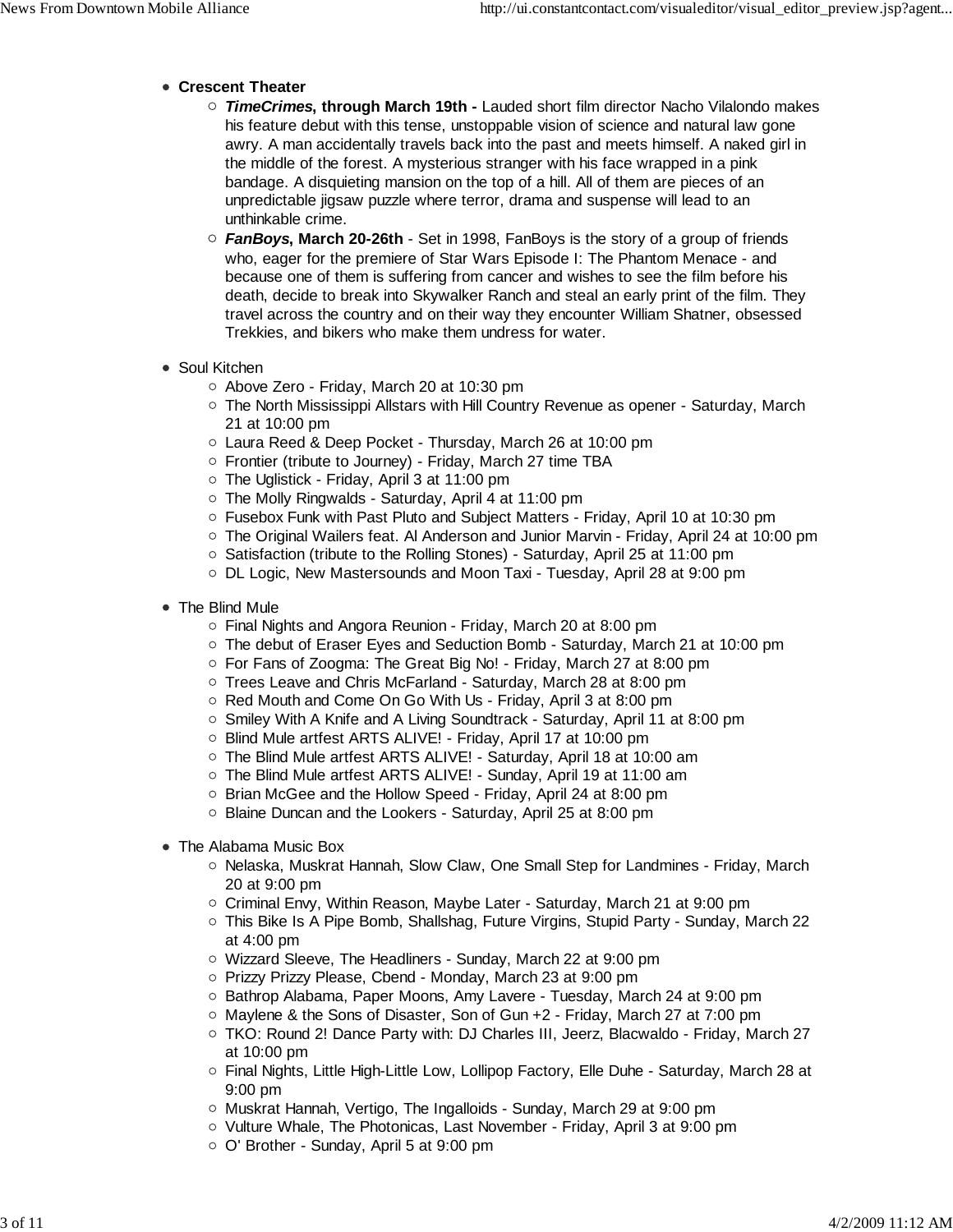- Stone Avenue, Stangefeather Tuesday, April 7 at 9:00 pm
- Sons of Hippies Thursday, April 9 at 9:00 pm
- $\circ$  Roma, Magnolia Sons, The Drownout Friday, April 10 at 8:00 pm
- Geronimo 2! Electric Boogaloo, Night 2 with Wild Sweet Orange, El Cantador Friday, April 24 at 9:00 pm
- Against Me, Pinehill Hiants, Off With Their Heads Saturday, April 25 at 9:00 pm

#### **Gulf Coast Exploreum Offers Stimulus Package**



Although many exhibits across the country are noting a drop in attendance, the state-of-the-art health exhibit, **My BodyWorks**, has proven to be an overwhelming success. In the opening weekend, more than 4,000 people visited the exhibit, presented by Mobile Infirmary Health Systems and Blue Cross Blue Shield of Alabama.

The impressive turn out can be attributed to a new "stimulus package," making the Gulf Coast Exploreum Science Center more affordable than ever. In light of the

current economic state, the Exploreum has significantly lowered ticket prices. You will find a savings of more than \$10 per ticket. For example, in 2008 an adult combo ticket was \$25. Now, for only \$14, you can get a combo ticket which includes admission into the Exploreum as well as an IMAX film.

Don't forget to sign up for your membership package to the Exploreum! With more savings than ever, a membership includes free admission to the entire Exploreum, discounts on IMAX tickets, and 20% off of birthday parties, gift shop purchases, camp registrations and café items.

#### For more information about the Exploreum

#### **"Trend Czar" Offers Advice for Mobile**

Jonathan Miller, President and CEO of Miller Ryan, a New York based real estate consulting firm,

was in Mobile last month to visit family and present some of his observations of recent trend patterns. Fred Rendfrey, our Director of Downtown Economic Development, was in attendance and shares some of the highlights of Jonathan's presentation.

#### **Connectivity is the key to successful cities in the 21st century** - Miller says we must begin to address the regressive tax that

typical suburbs place on our citizens. Cities without extensive mass transit systems require most families to have multiple cars and the



expense that goes along with operating them. Folks that live in connected cities, such as San Francisco and Washington, DC don't have to shoulder this burden, making the cost of living in those cities lower than it might first appear.

**"24-hour cities" have become the drivers of our national and international economy** - Miller believes these communities, such as New York, Chicago and Los Angeles, are the most attractive cities for business and are successful at luring brainpower. As a result the health care, financial services and high tech jobs are being created in these communities.

**Education** - We also need to do everything we can to support our K-12 public education. These students are going to be the workforce of the next generation. It is unacceptable to allow anything but the best and we should do everything we can as a community to see that our schools are well funded.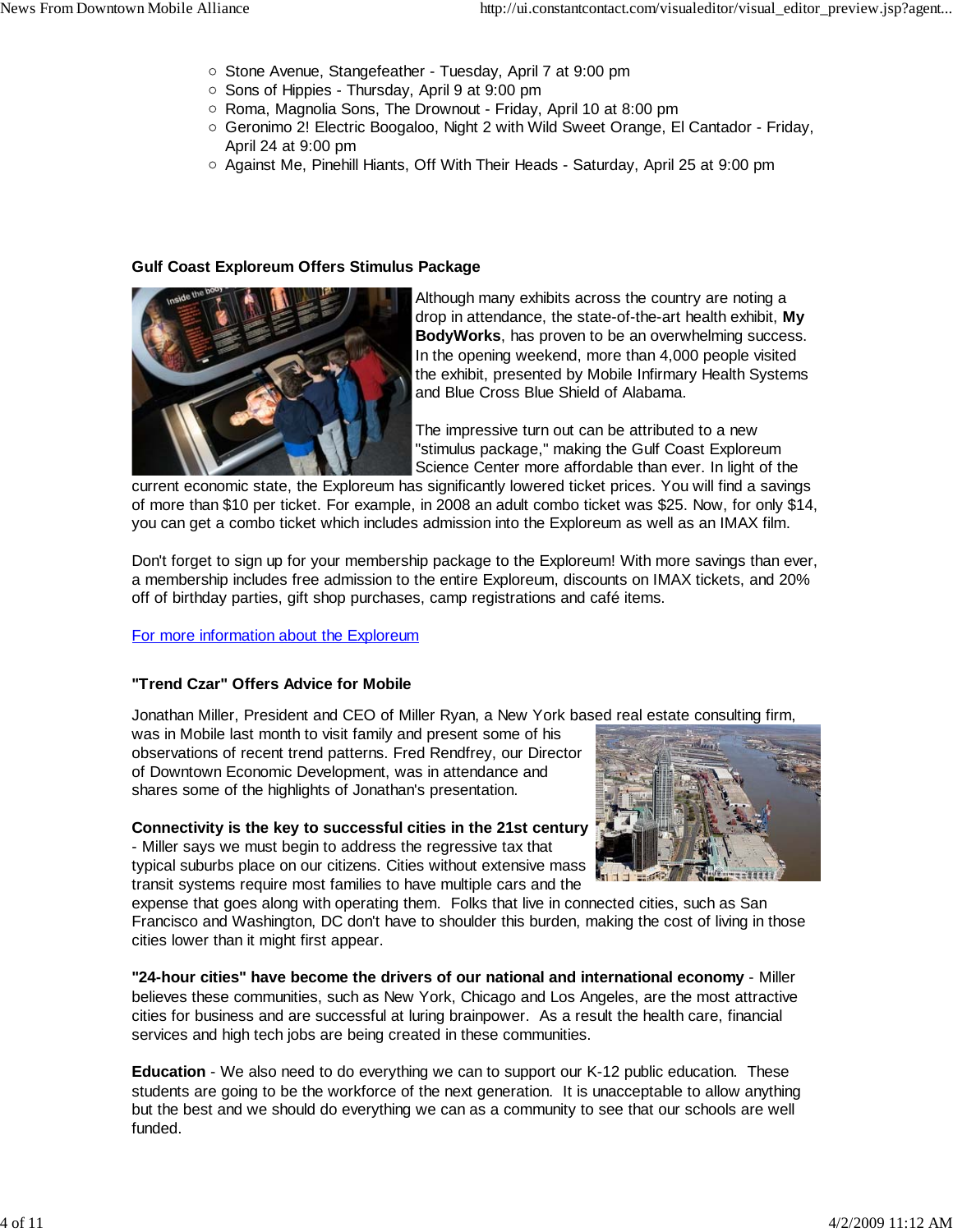**How does Mobile fit into this 24-hour, connected picture?** - Mobile can improve its chance of succeeding by modeling these communities, and Miller believes we're doing a great job in some areas. Three examples are the growth of the container port, the Mitchell Cancer Research hospital and the redevelopment of downtown. The port allows us to increase our global connectivity to the international markets and the Mitchell Cancer Institute attracts both experts in the life sciences as well as patients who require the services of these bright minds. The redevelopment of downtown allows people to live and work downtown while never stepping foot inside an automobile.

Jonathan Miller Blog

Link to Miller Ryan Consulting

## **Call for Performers**

City is Looking for Bands and the Alliance is Seeking Street Performers

The City of Mobile's Neighborhood and Community Services Division is calling all local artists to participate in Fridays @ 5. Started last year, Fridays @ 5 features local musical talents in downtown parks and street corners after work on the second Friday of April, May and June. The event coincides with LODA Art Walk in which local art galleries open their doors to the public from 6-9 p.m.

Applications can be found on the NCS website, www.ncsmobile.org. Please submit your application and a CD by March 20, 2009 by mail or drop off at NCS, 2900 Dauphin St., Mobile, AL 36606. For additional information please call Angela Gibbons at 251-470-7730.

Additionally, the Downtown Mobile Alliance is exploring the idea of engaging street performers to enliven our sidewalk scene. Know any jugglers, acrobats, musicians or mimes? Know any who are currently out of work? Send them our way and we'll see if we're able to weave them into an engaging array of entertainment for our Downtown residents, workers and visitors.

Our favorite cities feature the kind of spontaneous delights that street performers provide. Mobile should be that kind of city. After all, our own Eugene Walter says of Mobilians, "They're all crazy down there." We might as well live up to our reputation!

Contact Carol Hunter at chunter@downtownmobile.org with suggestions.

## **De Tonti Square is Growing**



Neighborhoods across the country are turning to community gardens as a way of connecting to each other and to the land...not to mention the benefits of adding food to the table! The De Tonti Square Neighborhood Association, with the help of the City of Mobile, has pulled together the first such garden in the Port City. The raised beds, which were installed this week in a city-owned lot in the neighborhood, will be tended by De Tonti Square residents.

City officials hope this is just the first of many community gardens to sprout up all over town. Volunteer Mobile is partnering with the City to provide volunteers for the effort,

especially in low-income and underserved areas. If you'd like to learn more about community gardens, contact Volunteer Mobile at 251-433-4456.

**Downtown Doings Some Upcoming Events**

*Grand Canyon Adventure: River at Risk* - IMAX Film **Gulf Coast Exploreum Science Center**: Now through June 7

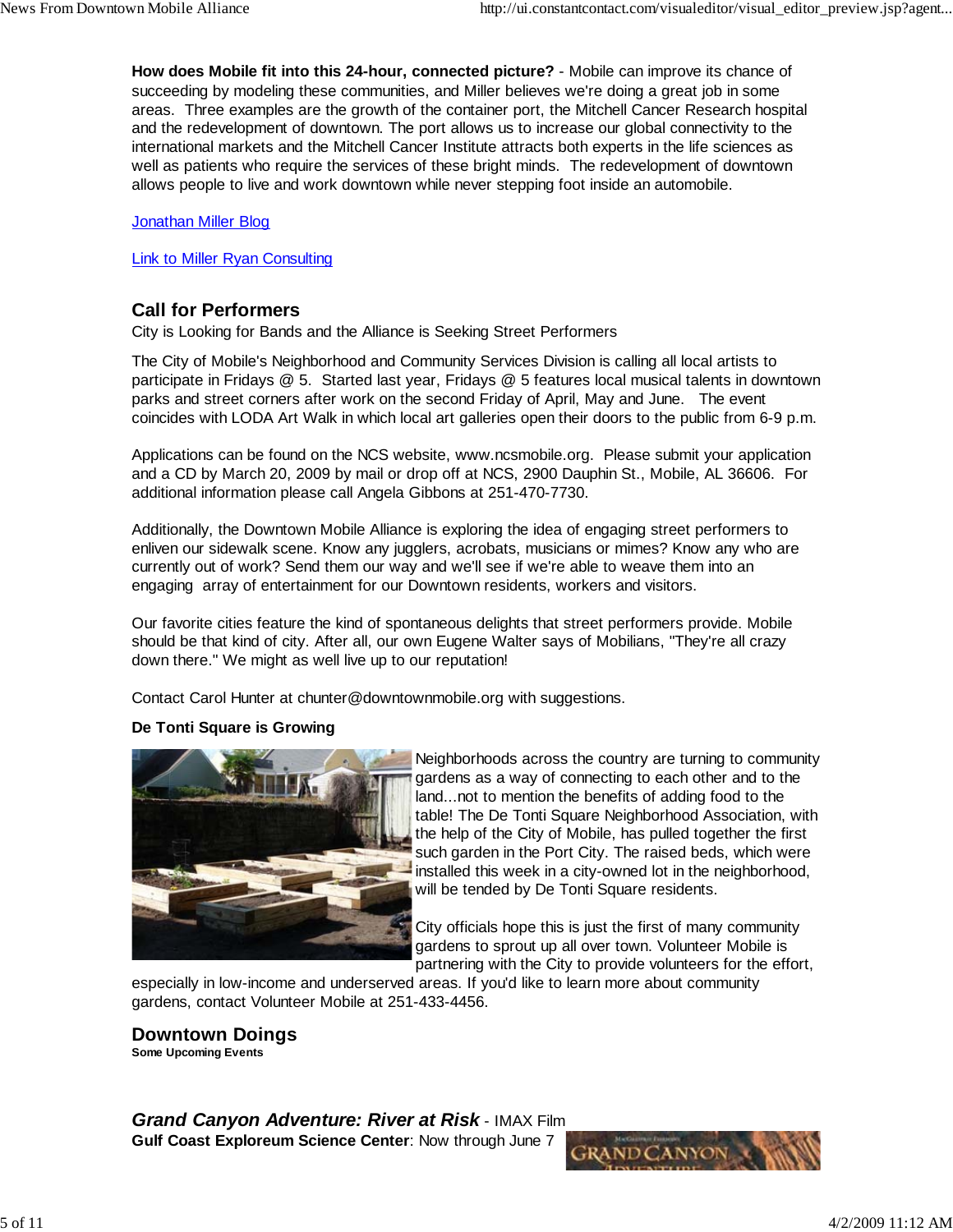This stunning IMAX film takes audiences on an exhilarating river-rafting adventure down the Colorado River, lead by a team of explorers who are committed to bringing awareness to



global water issues. Floating down the river, audiences will learn about the challenges and opportunities that exist for conserving and restoring the Colorado River watershed. For more information including educational resources and a film trailer, please visit www.grandcanyonadventurefilm.com

**Our Neighbors in Space**, Hearin Chandler Virtual Journeys Digital Theater Gulf Coast Exploreum Science Center: Now through June 7, 2009 Gulf Coast Exploreum



# *Pirates!***, Museum of Mobile**

Now through July 4, 2009

This exhibition, made possible by the Museum of Arts & Sciences in Daytona Beach, provides an historic account of some of the more famous Pirates of Florida's East Coast. Found on display are artifacts, including coins, bullion, ingots and tools recovered from shipwrecks off of the East Coast of Florida. Grab your cutlass, don an eye-patch, hoist the Jolly

Roger, and climb aboard as we set sail for a glimpse of the characters that charged local waters with their intrigue and exploits. No passports are necessary, only a desire for adventure. Admission is \$5 for adults, \$3 for students and free for kids under 6. Museum of Mobile

## *Government Street Presbyterian Church Thursday Lunch Forums All Forums begin at Noon*

*March 19 - Teressa Ramsey, Director of Interfaith Hospitality Network/Family Promise March 26 - Jimmy Lyons, Director of the Alabama State Port Authority* Government Street Presbyterian Church

*Downtown Tour: Photographs by Michael Mastro, Art from Dunbar Middle School, and Art by students of Zack DePolo* **Mobile Arts Council** Now through 27 Mobile Arts Council



## *Mind, Body & Soul***, Cathedral Square Gallery**

Open studio each Sunday in March from 11:00 a.m. - 3:00 p.m. Artwalk March 13 from 5:30 to 8:30 Benefiting the local Daughters of the Nile Naiad 109 General Fund.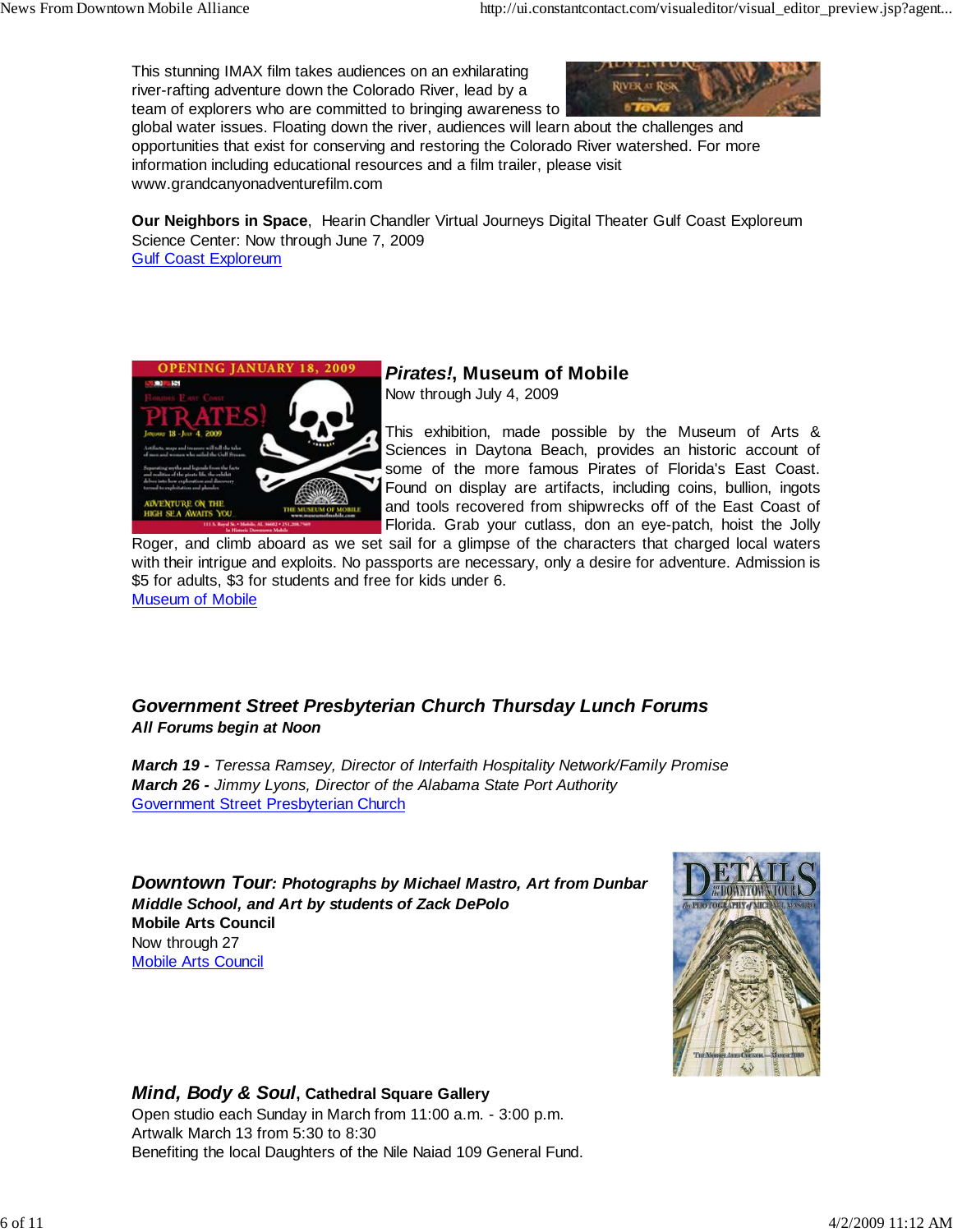Cathedral Square Gallery

## *Azalea Bloom Out!***, Bellingrath Gardens and Home**



March 14-29 (dates may vary depending on weather)

Enjoy the blooms or more than 250,000 vibrant azaleas in an explosion of color throughout the 65 acres of Bellingrath Gardens.

Bellingrath Gardens

*Film: Random Lunacy: Videos from the Road Less Traveled***, Bernheim Hall** 2008-2009 Southern Circuit of Independent Filmmakers March 19 at 7:00 p.m. Presented by the Mobile Arts Council and the Mobile Public Library Mobile Arts Council



#### *The Cardinals featuring Ryan Adams,* **Saenger Theatre** March 19 at 8:00 p.m. With his backing band, The Cardinals, Ryan Adams has found great success and acclaim through both singing and songwriting. He has produced and contributed albums for artists such as Willie Nelson, the Wallflowers and the Counting Crows. On his last tour for the foreseeable future, Adams has chosen Mobile as his second to last stop. Don't miss out! Tickets range are \$36.50, \$27.75 or \$19.50 (plus service charge).

Saenger Theatre

## *Mobile Historic Homes Tour*

March 20 and 21 from 10:00 a.m. to 4:00 p.m. Visit architecturally significant private homes and sacred spaces in select historic districts. One day ticket \$12 for HMPS members, \$15 for non-members. Two day ticket \$20 for HMPS members, \$25 for non-members. For more information or to order tickets, please call 251-432-6161. Historic Mobile Preservation



*Murder at the Carnival Museum*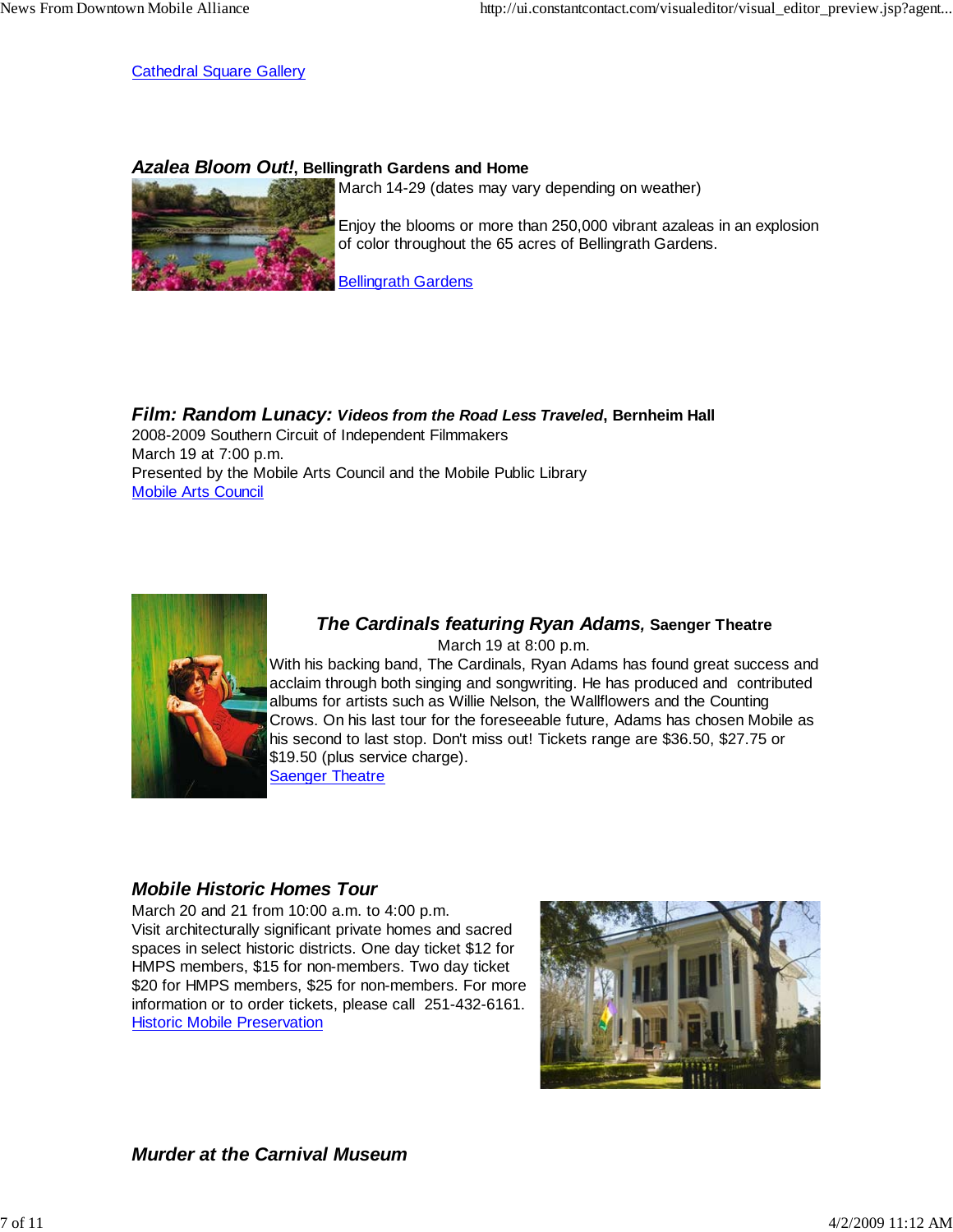March 21, 7:00 p.m., Mobile Carnival Museum

Two hours of hilarious "whodunit" by the Mystery Dinner Players, dinner from the Pillars Restaurant, open wine bar and tour of the museum, all for \$55/person.

"1863 Murder at the Mansion" - Uninvited guests have invaded this elegant 1863 mansion because of one of Mobile's torrential rainstorms. The horses have been stabled and guests are trying to stay dry, but certain guests are not what they seem. To top it off, there is a murderer among them! Reservations required: 251-479-3212.

Mobile Mystery Dinners



*The Clean Up Woman***, Saenger Theatre** March 22 at 4:00 p.m. Saenger Theatre



 *Ani Difranco***, Saenger Theatre** March 24 at 7:30 p.m. Saenger Theatre

## *Christ Church Cathedral Lenten Series*

11:30 a.m. - Holy Eucharist in Chapel 12:05 p.m. - Speaker in Church 12:30 p.m. - Luncheon in Chapter House March 25 - The Reverend C. Neal Goldsborough, Rector of Christ Church Parish in Pensacola April 1 - The Most Reverend Thomas J. Rodi, Archbishop, Archdiocese of Mobile

## *Workshop: Thursday Art Club***, Ben May Main Library**

March 26 at 4:00 p.m. for ages 7 and up. Presented by the Mobile Museum of Art and the Mobile Public Library Mobile Public Library

### *Mobile Opera Presents: Susannah* **Mobile Civic Center Theater**

March 26 and 28 at 7:30 p.m. Composed by Carlisle Floyd and directed by Michael Ehrman, Susannah is a moving story that is brought to life by music that sounds both folksy and familiar while sounding stirring and powerful. Filled with an insightful mixture of human frailties, the story of Susannah was transported by Floyd from the biblical setting in Susannah and the

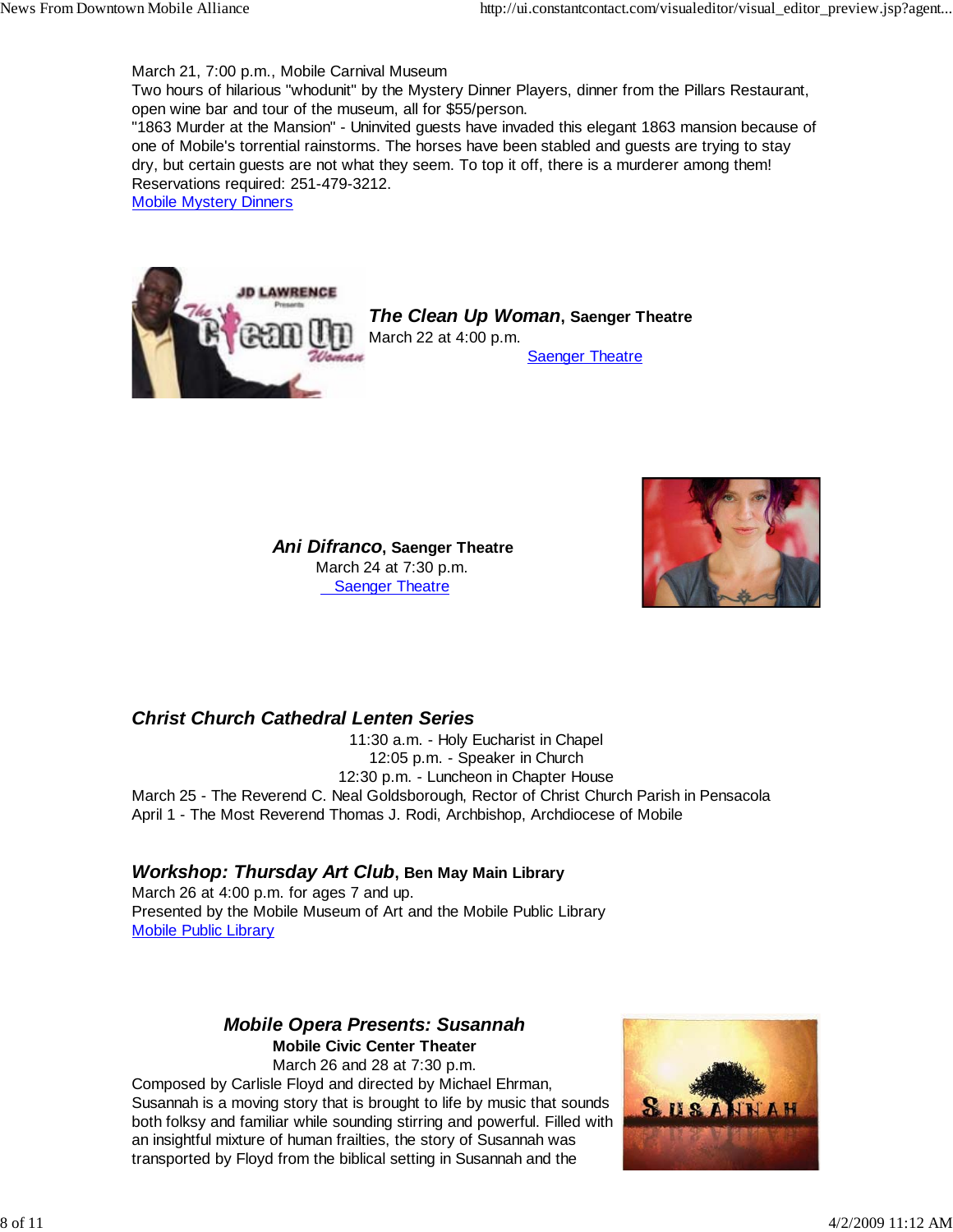Elders to a small mountain town in the Carolinas. Call 251-432-6772 to purchase tickets. **Mobile Opera** 

## *Spring Concert***, Cathedral of the Immaculate Conception**

March 27 at 8:15 p.m. Presented by Musica Sacra Choir and Chamber Orchestra



 *32nd Annual Azalea Trail Run***, streets of Downtown** March 28 at 8:00 a.m. Through Fri, May 1. Mon - Fri, 9 AM - 5 PM. Free.

#### *CATS,* **Mobile Civic Center Theater**

April 1, 7:30 p.m. Winner of seven Tony Awards, including Best Musical, CATS is the second longest running show in Broadway history and features 20 of Andrew Lloyd Webber's timeless melodies, including the hit song, "Memory."

Ticket information



#### *USA Graphic Design Association Show,* **Mobile Arts Council**

April 1 - May 1. Monday - Friday, 9p.m. - 5p.m. Free. Three exhibitions: paintings by Cindy Phillips; designs by University of South Alabama students; photographic portraits by William Bunce.



*Mobile Symphony Youth Orchestra Event featuring Midori***, The Saenger Theatre** April 2 at 7:00 p.m. All proceeds go to the MSO (Mobile Symphony Orchestra) educational programs.

Saenger Theatre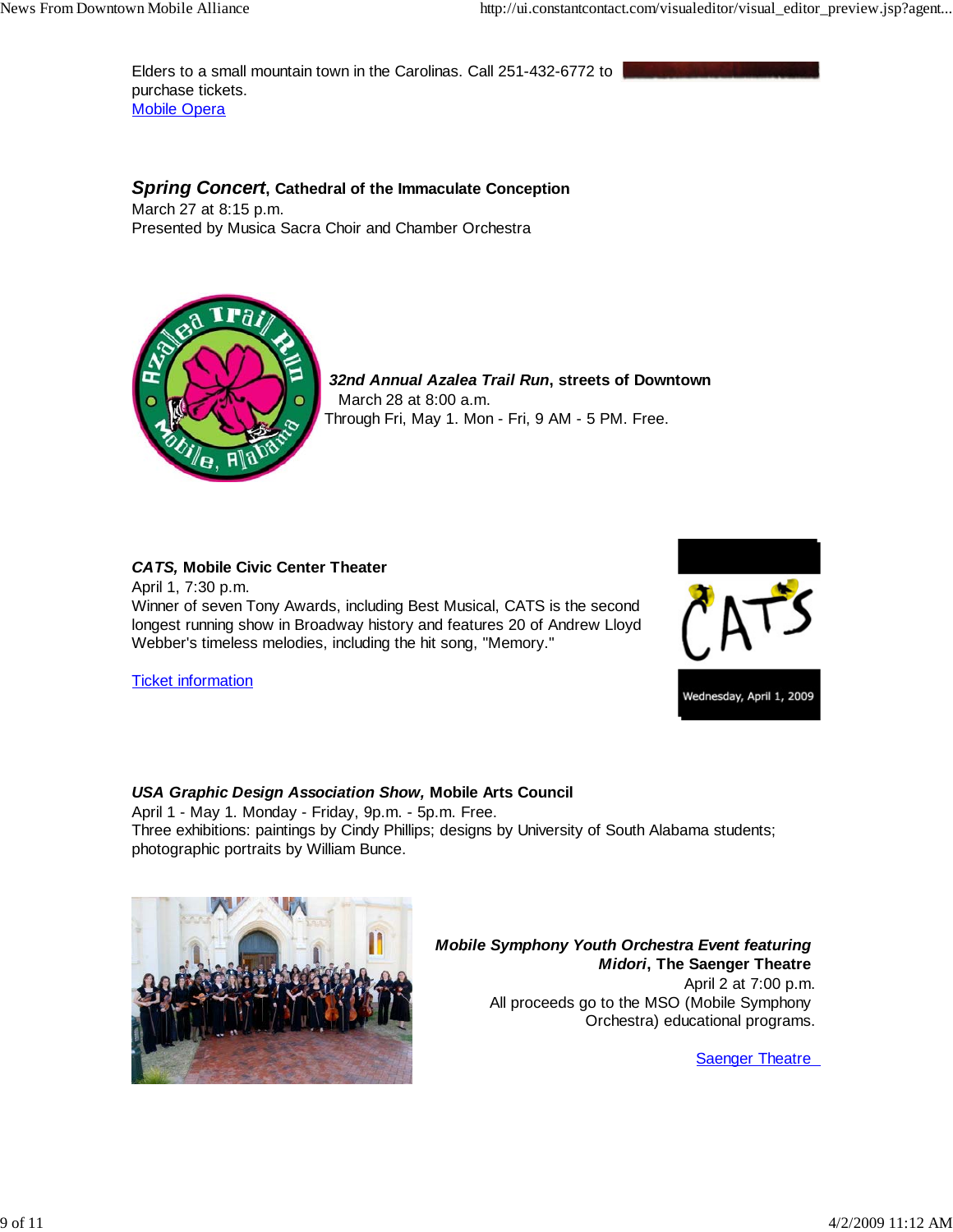## *Camellia Classic Car Show,* **Bellingrath Gardens and Home**

April 4, 9:00 a.m. - 3:30 p.m. More than 300 vintage and antique cars can be seen on the Great Lawn of beautiful Bellingrath Gardens. Visitors are invited to come out and experience the beauty of spring and the nostalgia of antique cars and trucks. The event is presented by Bellingrath and the Mobile Bay Mustang Club, which donates the proceeds to local charities. Guests who bring a food item for the Bay Area Food Bank will receive a \$1.00 discount on admission.

More Camellia Classic Information





*Old Mobile 8k and 1-Mile Run***, Fort Conde Village** April 4 at 8:00 a.m. Presented by the Port City Pacers

Port City Pacers

*Quantum Energy,* **The Saenger Theatre** April 4 at 8:00 p.m. and 5 at 2:30 p.m. Presented by the Mobile Symphony Orchestra **Saenger Theatre** 





## **Arts Alive! - Cathedral Square and the Downtown Arts District** April 17 - 19

This free, outdoor arts festival offers three days of varied artistic experiences and interactive and hands-on activities. The hallmark of Arts Alive! since inception has been it's multi-dimensional arts platform. Each festival showcases a wide selection of art genres - theater, film, visual, music, dance - all featuring local and regional talent.

Arts Alive! Complete Schedule

*Volunteer Mobile 6th Annual Shrimp Cook Off***, Bienville Square** April 18, 11:00 a.m. - 2:00 p.m.

Gather together a team to compete for bragging rights and raise money for one of Mobile's most active organizations.Or if you're not much of a